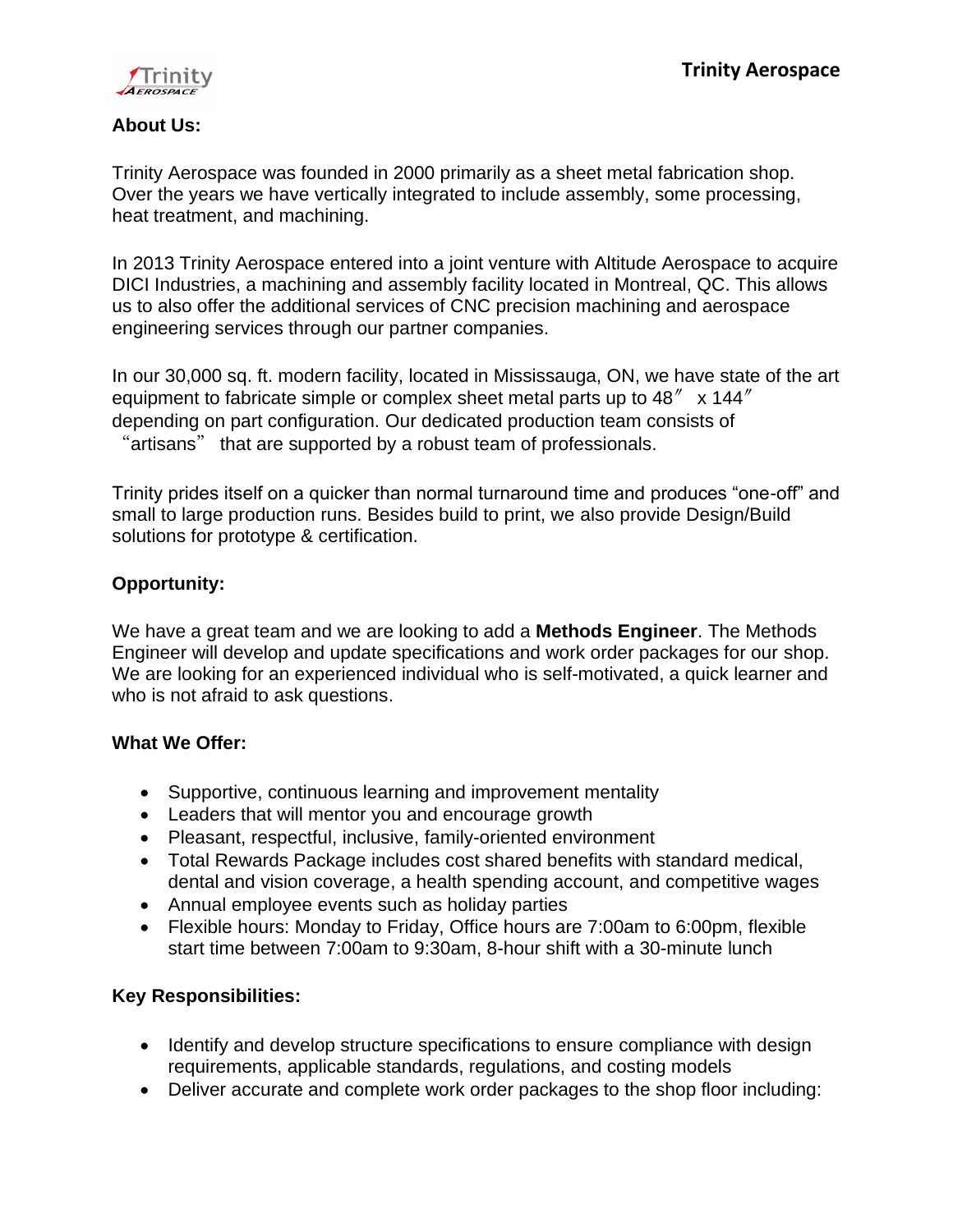

- o Files for the CNC router
- o Tool lists
- o Estimated cycle times
- o Set-up instructions
- o Stage drawings
- o In-process inspection details
- Develop detailed work instructions for shop floor drawings
- Design and implementation of tooling, sheet forming blocks and troubleshooting
- Update work orders on the floor with latest technical notes and drawings
- 3D modelling and drafting using CATIA V5 (preferred), or using SolidWorks as an alternative
- Proficient with processing operations:
	- o Heat treatment of aluminum alloys
	- o Aircraft steels
	- o Magnetic Particle Inspection (MPI)
	- o Fluorescent Penetrant Inspection (FPI)
	- $\circ$  Cadmium plating
	- o Ion Vapour Deposition (IVD)
	- o Primer and topcoat application
- Provide technical leadership to technicians and internal departments
- Participate in job review and post-mortem meetings
- Recommend process improvements including best practices
- Other duties as assigned

#### **What You Need to be Successful:**

- 5+ years related work experience in an aerospace manufacturing environment including working with manufacturing processes and preparing work instructions
- College Technical Degree or Bachelor of Science Degree in Engineering
- Understand manufacturing processes, sequencing of specifications/operations
- Possess full understanding of machining processes and mechanical assembly
- Experience in metals/machining or a heavy industrial assembly environment
- Have hands-on experience with allowances and tolerances for fits
- Familiar with material specifications: Aerospace Material Specifications (AMS), American Society for Testing and Materials (ASTM), and Military Specifications (MIL)
- Working experience in AS9100 environment
- Familiar with Bombardier specifications: Bombardier Aerospace Procedural Standards (BAPS), Production Process Specification (PPS), and Magnetic Particle Inspection (MPI) is an asset
- Proven ability to work under pressure in a busy and complex environment with minimal supervision
- Proficient computer skills including typing skills, professional email communication and intermediate skills with Microsoft Office programs